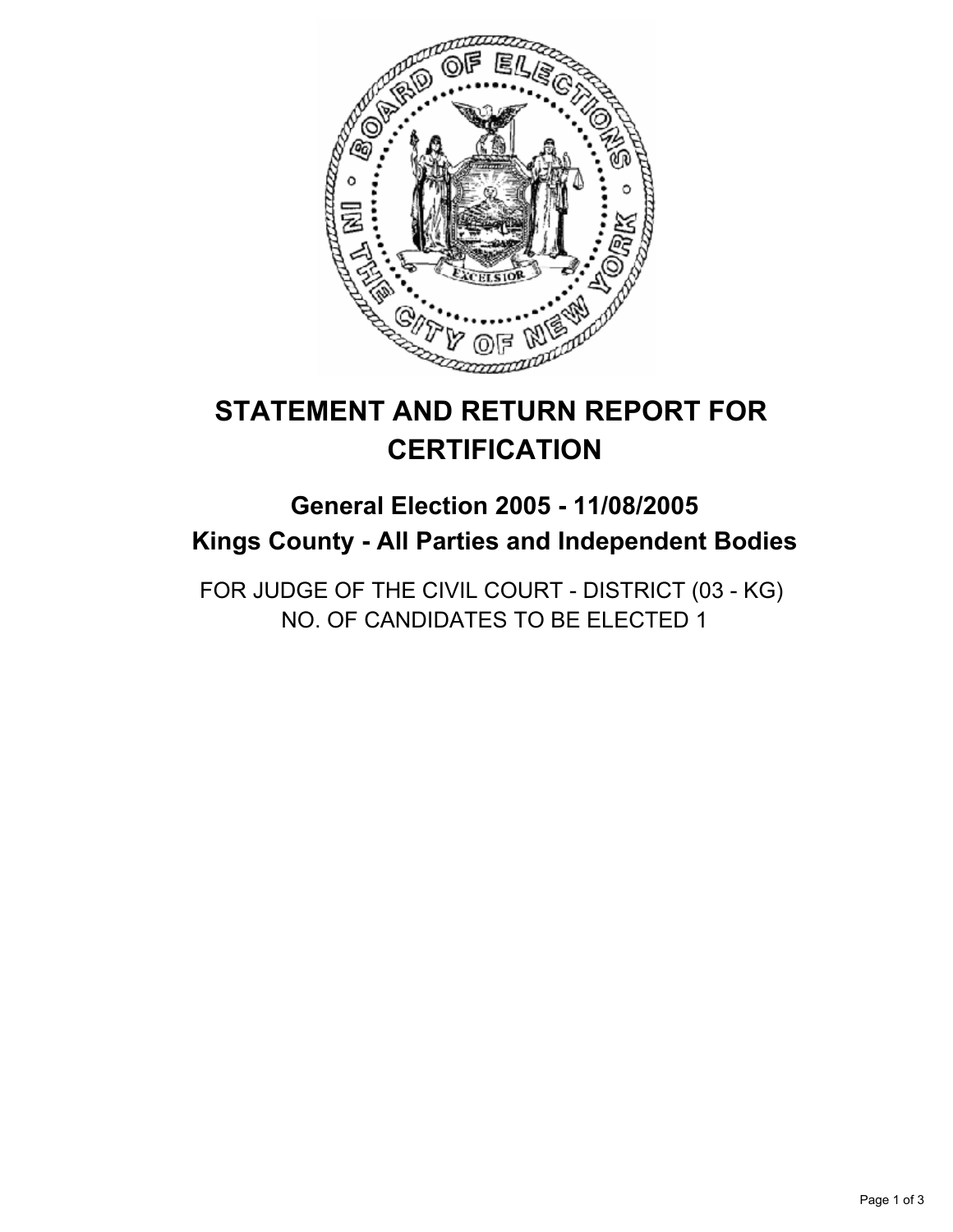

## **ASSEMBLY DISTRICT 50**

| PUBLIC COUNTER                 | 15,439 |
|--------------------------------|--------|
| <b>EMERGENCY</b>               | 150    |
| ABSENTEE/MILITARY              | 146    |
| AFFIDAVIT                      | 271    |
| TOTAL BALLOTS                  | 16,006 |
| RICHARD VELASQUEZ (DEMOCRATIC) | 8,748  |
| <b>TOTAL VOTES</b>             | 8,748  |
| UNRECORDED                     | 7.258  |

#### **ASSEMBLY DISTRICT 53**

| PUBLIC COUNTER                 | 14,454 |
|--------------------------------|--------|
| <b>EMERGENCY</b>               | 23     |
| ABSENTEE/MILITARY              | 126    |
| <b>AFFIDAVIT</b>               | 231    |
| <b>TOTAL BALLOTS</b>           | 14,834 |
| RICHARD VELASQUEZ (DEMOCRATIC) | 7,199  |
| <b>TOTAL VOTES</b>             | 7,199  |
| <b>UNRECORDED</b>              | 7,635  |

### **ASSEMBLY DISTRICT 54**

| PUBLIC COUNTER                 | 1,409 |
|--------------------------------|-------|
| <b>EMERGENCY</b>               | 3     |
| ABSENTEE/MILITARY              | 10    |
| AFFIDAVIT                      | 23    |
| <b>TOTAL BALLOTS</b>           | 1,445 |
| RICHARD VELASQUEZ (DEMOCRATIC) | 673   |
| <b>TOTAL VOTES</b>             | 673   |
| <b>UNRECORDED</b>              | 772   |

#### **ASSEMBLY DISTRICT 56**

| 802 |
|-----|
|     |
| 6   |
| g   |
| 817 |
| 389 |
| 389 |
| 428 |
|     |

#### **ASSEMBLY DISTRICT 57**

| PUBLIC COUNTER                 | 418 |
|--------------------------------|-----|
| <b>EMERGENCY</b>               | 0   |
| ABSENTEE/MILITARY              |     |
| AFFIDAVIT                      |     |
| <b>TOTAL BALLOTS</b>           | 420 |
| RICHARD VELASQUEZ (DEMOCRATIC) | 192 |
| <b>TOTAL VOTES</b>             | 192 |
| <b>UNRECORDED</b>              | 228 |